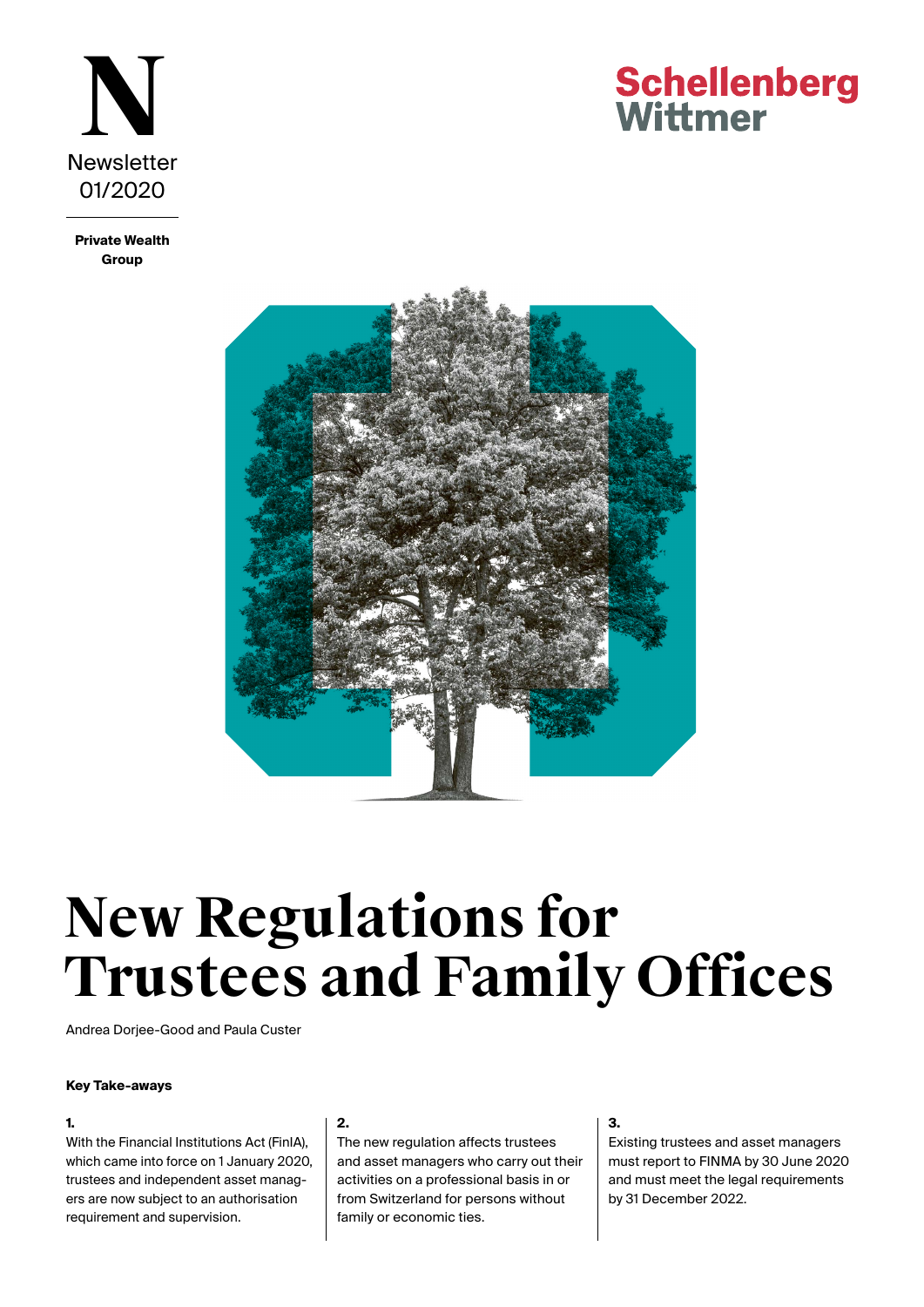## 1 Overview

In contrast to other financial centres, trustees and so-called independent or external asset managers in Switzerland have so far not been subject to any authorisation requirement or specific supervision but only had to comply with the provisions of the Anti-Money Laundering Act (**AMLA**). With the entry into force of the Financial Institutions Act (**FinIA**) and the associated Financial Institutions Ordinance (**FinIO**) on 1 January 2020, this has changed fundamentally. In an effort to increase the competitiveness of the Swiss financial market by aligning the Swiss legal framework with European legislation (in particular with the MiFID II regulatory framework) and to improve client protection, the parliament has enacted **new regulatory requirements** for asset managers and trustees. In addition, the provisions of the AMLA continue to apply. This newsletter summarizes the new regulation introduced by FinIA and FinIO and shall provide an overview of the effects it has on trustees and family offices.

The Financial Services Act (**FinSA**), which also came into force on 1 January 2020 and which sets out provisions relating to the conduct and the organisation of financial service providers, is not covered by this newsletter. In this regard, reference is made to Schellenberg Wittmer's newsletters of January and February 2019. However, please note that **FinSA** does not apply to trustees, but it does apply to family offices.

## 2 New authorisation requirement and supervision

Trustees and independent asset managers henceforth require **FINMA's authorisation** to carry out their activities in Switzerland. In order to obtain an authorisation, trustees and asset managers must meet various **personal, financial and organisational requirements** (cf. Section 4).

Ongoing compliance with the regulatory requirements after granting of an authorisation will be overseen by **supervisory organisations** (**SOs**) set up by the respective industry sector and authorised by FINMA. Besides ensuring compliance with the regulatory requirements of FinIA, the SOs will also oversee compliance with the due diligence obligations under the AMLA. The SOs are not state but private bodies and have no power to issue any orders. Such power lies exclusively with FINMA.

## 3 Trustees and family offices in scope

FinIA and FinIO regulate the activities of trustees and asset managers who carry out their activity (1) on a **professional basis**, (2) **in or from Switzerland** and (3) for persons with whom they do not have any **family or economic ties**.

#### **3.1 Professional activity**

The activity carried out by trustees and asset managers is deemed professional if, on a yearly basis, they:

- i. earn a gross income of **more than CHF 50,000** ; or
- ii. establish or maintain **business relationships with more than 20 contractual parties**, which are not limited to a single activity; or

iii. have control over third-party assets for an unlimited period exceeding the amount of **CHF 5 million** at any time.

For trustees and family offices it is important to note that:

- the **activity for persons with economic or family ties** (cf. below) is **not taken into account** for the assessment of these thresholds;
- the threshold which had been included in the draft ordinance, according to which service providers with a total transaction volume of more than CHF 2 million annually are per se considered to act professionally, has been dropped.

## **Foreign trustees may be subject to the new regulation.**

#### **3.2 Professional activity carried out in or from Switzerland**

FinIA and FinIO are applicable to trustees and asset managers who operate in or from Switzerland. The **location of the registered office** or **domicile** of the service providers and the location of the assets under management are thus **not the primarily decisive factors**. A service provider (formally) domiciled abroad may be considered a domestic trustee or asset manager for regulatory purposes if, based on the overall circumstances, it is established that it is in fact **managed in or directed from Switzerland**. As a domestic financial service provider, it must therefore meet all the requirements under FinIA.

Also trustees and asset managers who do not carry out activities in or from Switzerland within the meaning of FinIO and who do therefore not qualify as domestic but as **foreign financial service providers**, will be subject to an **authorisation requirement** if:

- a **branch** exists in Switzerland which employs individuals, who on behalf of the foreign financial service provider, either manage assets or act as trustee on both a permanent and professional basis;
- individuals are active for them in any other manner on a permanent and professional basis in Switzerland and, for example, forward mandates to them, so that these persons are deemed **representatives** within the meaning of the law.

However, the **authorisation requirements for foreign trustees and asset managers** with Swiss branches or representatives are **less extensive** than those for domestic trustees and asset managers.

If, on the other hand, the activity of a foreign financial service provider consists solely in the offering of its services from abroad on a cross-border basis (so-called cross-border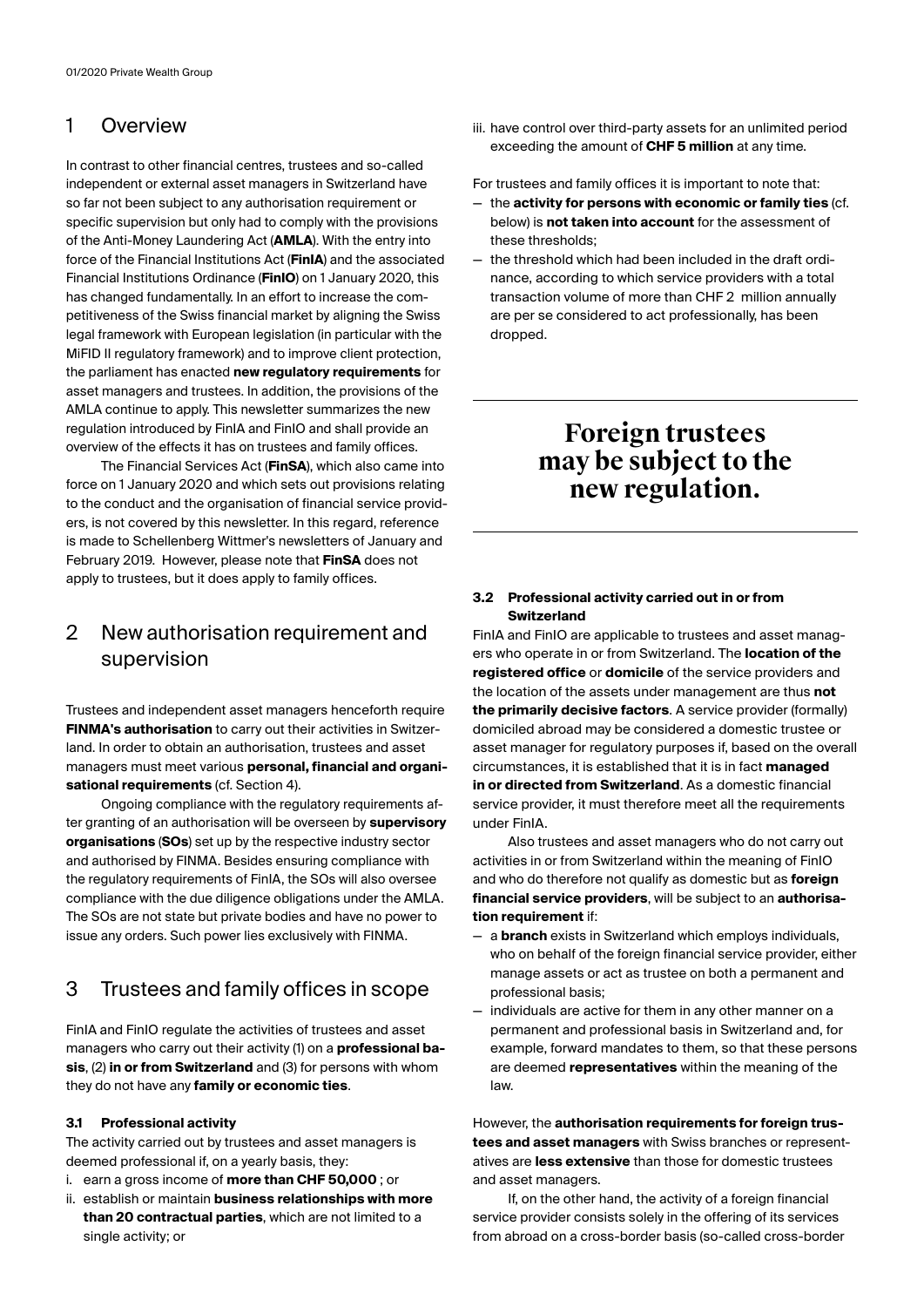activity), no Swiss authorisation is required.

Furthermore, a Swiss-domiciled person's power to remove the trustee or such person's veto power in relation to the trustee's investment or distribution decisions (e.g. as protector) does not lead to an application of FinIA.

#### **3.3 Exemption from the authorisation requirement in case of economic or family ties**

Trustees and asset managers who exclusively manage the assets of persons to whom they have **economic or family ties** are exempt from supervision and the authorisation requirement under FinIA.

An **economic tie** exists between companies or entities in a group insofar as group members provide financial services or services as trustee or asset manager for other companies or entities within the same **group**, meaning in particular services provided between parent, subsidiary and sister companies.

A **family tie** in particular exists in cases where the trustee or asset manager manages assets for relatives, related by blood or marriage, in lineal kinship or up to the **fourth degree** in collateral kinship. This includes amongst others spouses, registered partners, cohabiting partners and cousins. Also a legal entity can have family ties in the sense of FinIA and FinIO if it exclusively manages the assets of persons who are linked to one another by family ties and if the legal entity is controlled directly or indirectly by:

- third parties who also have respective family ties; or
- a trust, foundation or similar legal structure established by a person with respective family ties.

It is furthermore of **practical relevance** that the family ties are not lost by the fact that alongside individuals/legal entities with family ties also institutions with a public or charitable purpose are benefitting.

In light of the above, many **private trust companies** and **family offices** are likely to be exempt from the authorisation requirement under FinIA and FinIO due to family ties:

- A **Private Trust Company** (**PTC**) which manages the assets of a family as a trustee is considered to have family ties if it is directly or indirectly controlled either by family members or by a legal structure (typically by a so-called purpose trust) which is itself established by a person with family ties.
- A family member's activity for his family's **Family Office** and the administration of a Family Office by employees will qualify as an activity for a person with family ties, if the Family Office is controlled by family members. While Single Family Offices are thus regularly exempted from the scope of FinIA and FinIO, Multi Family Offices fall within the scope of FinIA (and FinSA).

Finally, it should be noted that a trustee may be exempted from the authorisation requirement if (i) it is held and supervised by a FINMA licensed trustee and (ii) it acts exclusively as a trustee for trusts established by the same person or for the benefit of the same family (e.g. managed or dedicated trust companies).

### 4 Authorisation requirements

In order to obtain an authorisation, asset managers and trustees administered in or from Switzerland must meet various requirements. In particular, they must:

- have an adequate **organisation** including **risk control** with respect to legal and reputational risks and guarantee proper management; these compliance responsibilities must be performed by a qualified director or employee or delegated to a qualified external body;
- provide evidence that they are supervised by an **SO**;
- be **registered in the Commercial Register** as sole proprietorship, commercial enterprise or cooperative;
- have a management consisting of at least **two qualified persons** having joint signature power at two, **five years of professional experience** as well as **40 hours of training** in the field of trust or asset management;
- be able to be represented by a **Swiss resident person**;
- have a **minimum capital** of CHF 100,000 and at all times own funds amounting to at least one quarter of the fixed costs of the last annual financial statement, but at the maximum CHF 10 million;
- have adequate **collateral** or provide for **professional liability insurance**.

## 5 Required action for trustees and family offices

**Existing trustees and asset managers** affected by the new authorisation requirement must notify FINMA by **30 June 2020**. **By 31 December 2022** they must comply with the legal requirements and submit a formal authorisation application to FINMA, which must contain the information and documents listed in Art. 9 FinIO. Trustees or asset managers may continue their activity until the decision of FINMA on the authorisation, provided the trustee or asset manager remains affiliated to a self-regulating organisation according to the AMLA.

**New trustees and asset managers** must notify FINMA **immediately** and must meet the authorisation requirements from the start of their activities, but are exempted from the obligation to affiliate with a SO as long as no SOs exist.